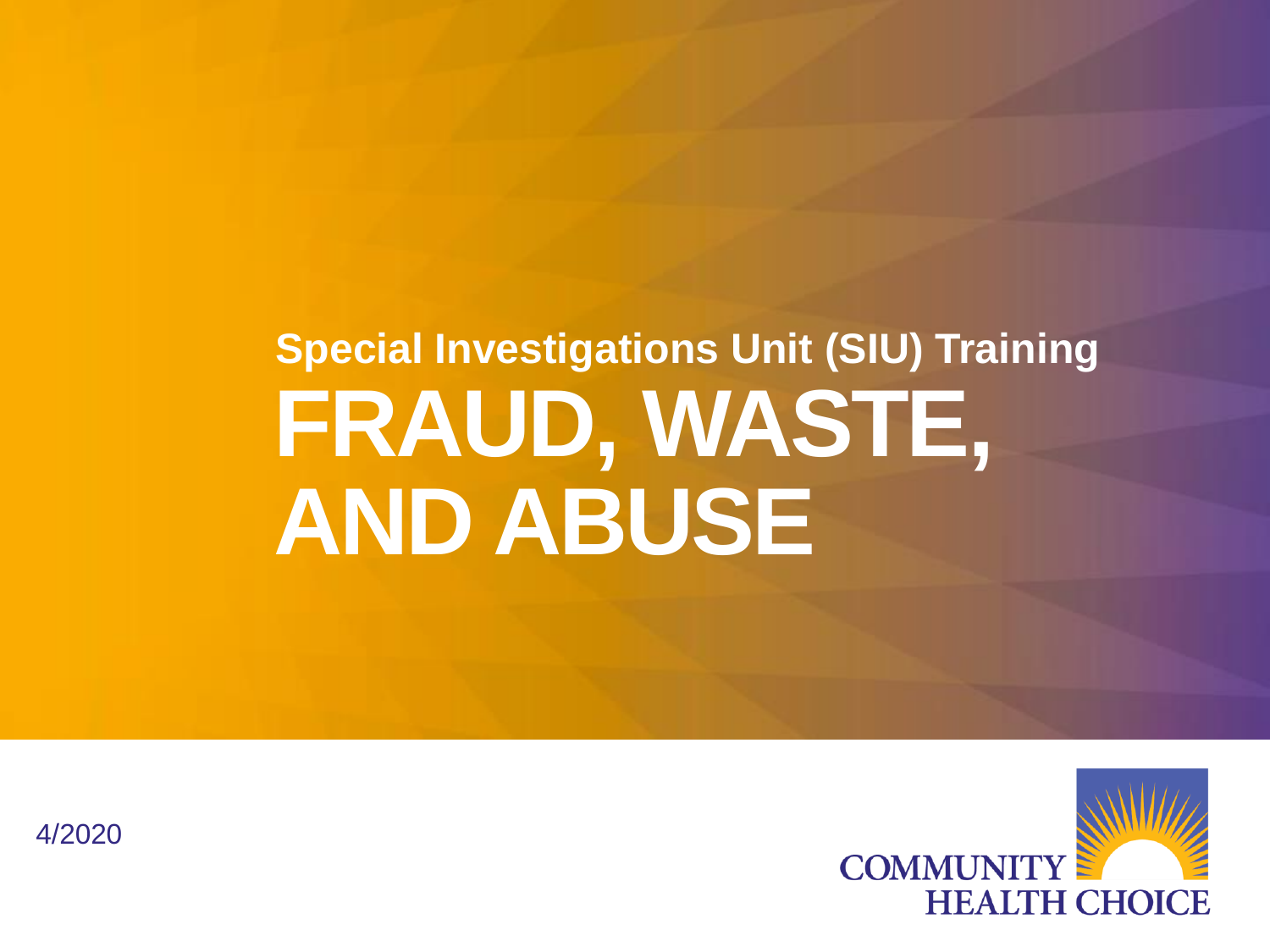#### **Objective**

- Understand the role of the SIU
- Define Fraud, Waste, and Abuse (FWA)
- Understand who, what, why we investigate
- Understand who is impacted
- Understand YOUR role in an effective FWA Prevention & Detection Program
- Reporting actual or suspected FWA
- Understand the Laws around FWA
- Resources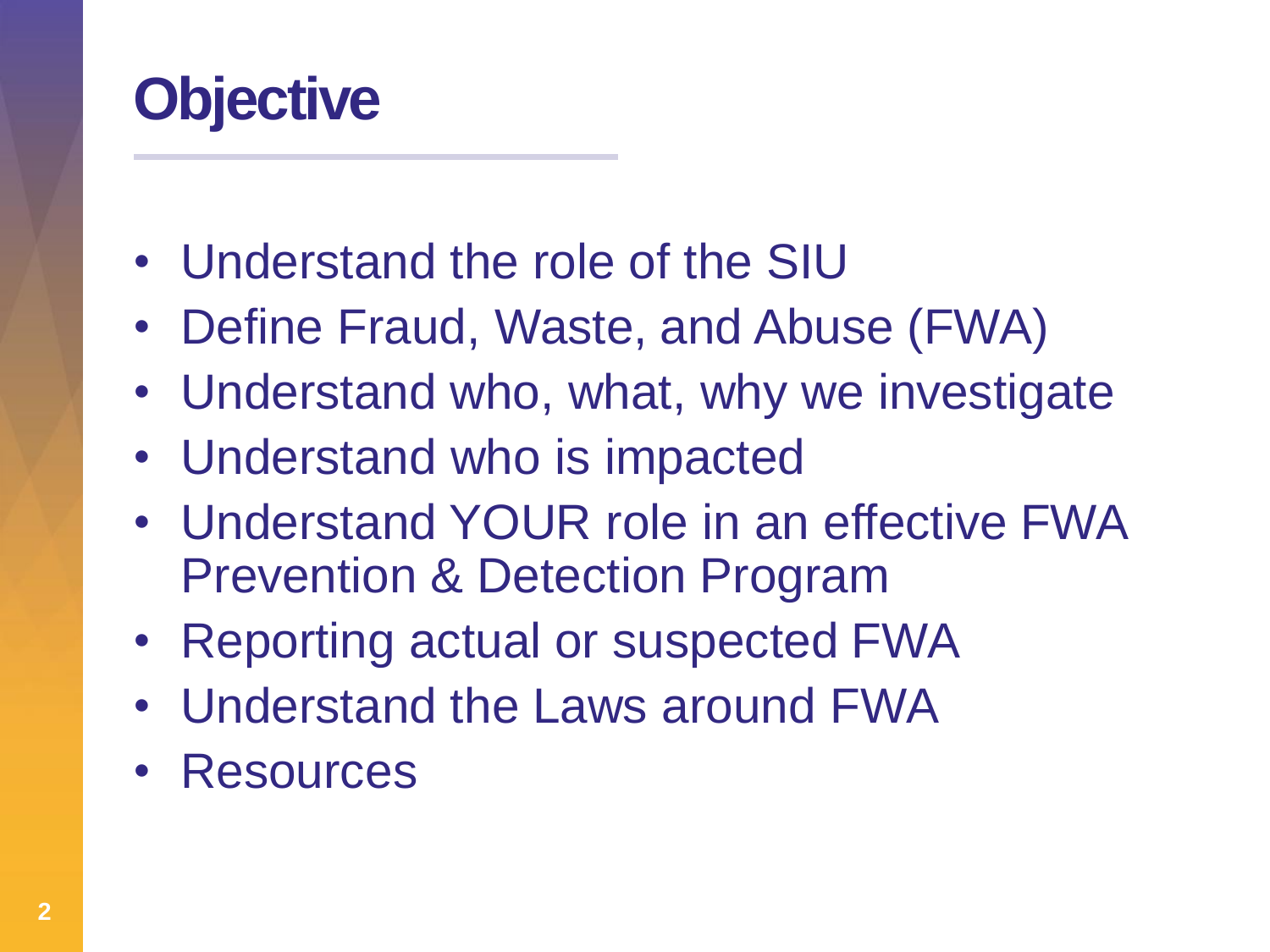

The Special Investigations Unit (SIU) is responsible for the detection, investigation, prevention, and education of individuals who commit fraud, waste, and abuse.

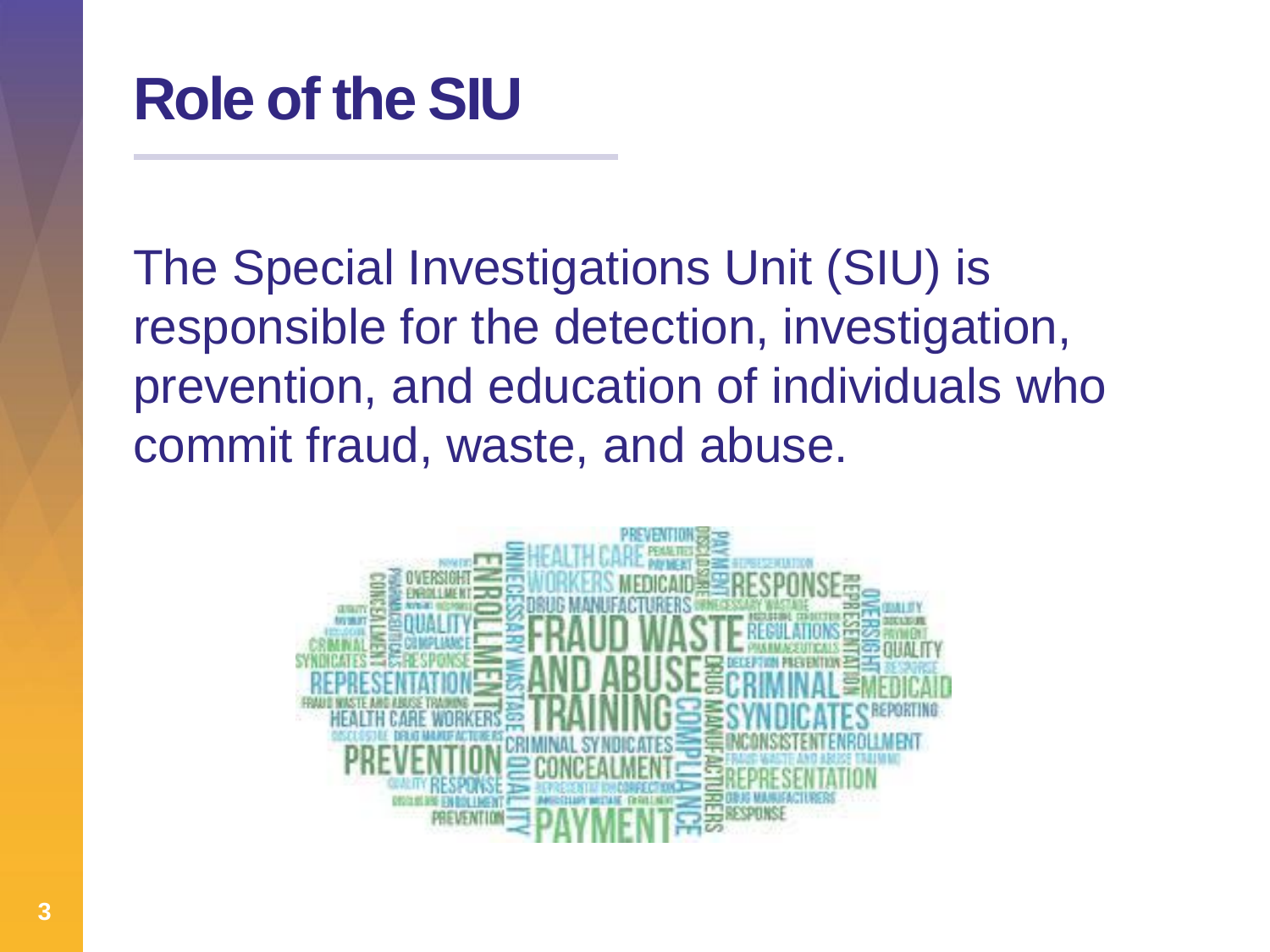#### **Definition**

**FRAUD** – an intentional deception, misrepresentation or submission of a document or statement that contains a material representation made by an individual/entity knowing that the document/statement contains false or misleading information for the purpose of receiving benefits to which they would not have otherwise been entitled. Fraud may also be the result of an act of omission.

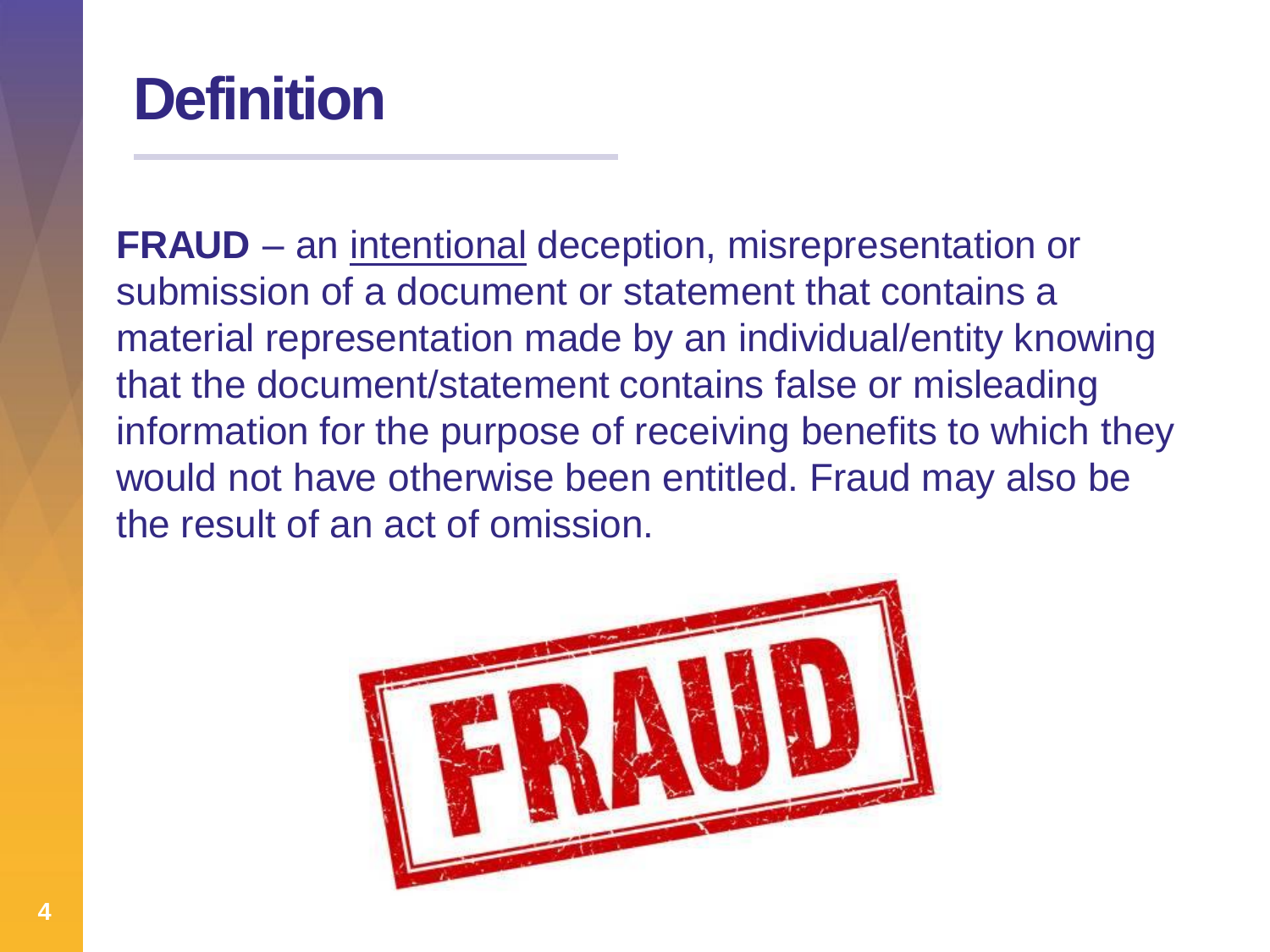#### **Definition**

**Waste** – is overutilization of services or other practices that, directly or indirectly, result in unnecessary costs to the healthcare system, including the Medicare and Medicaid programs. It is not generally considered to be caused by criminally negligent actions, but by the overutilization, inappropriate utilization or misuse of resources. Waste also includes incurring unnecessary costs resulting from inefficient or ineffective practices, systems or controls.

**Abuse** – involves actions that are inconsistent with sound fiscal, business or accepted behavioral healthcare practices and result in an unnecessary cost or in reimbursement for services that are not medically necessary or that fail to meet professionally recognized standards for healthcare. Involves paying for items or services when there is no legal entitlement to that payment, and the provider has not knowingly or intentionally misrepresented facts to obtain payment.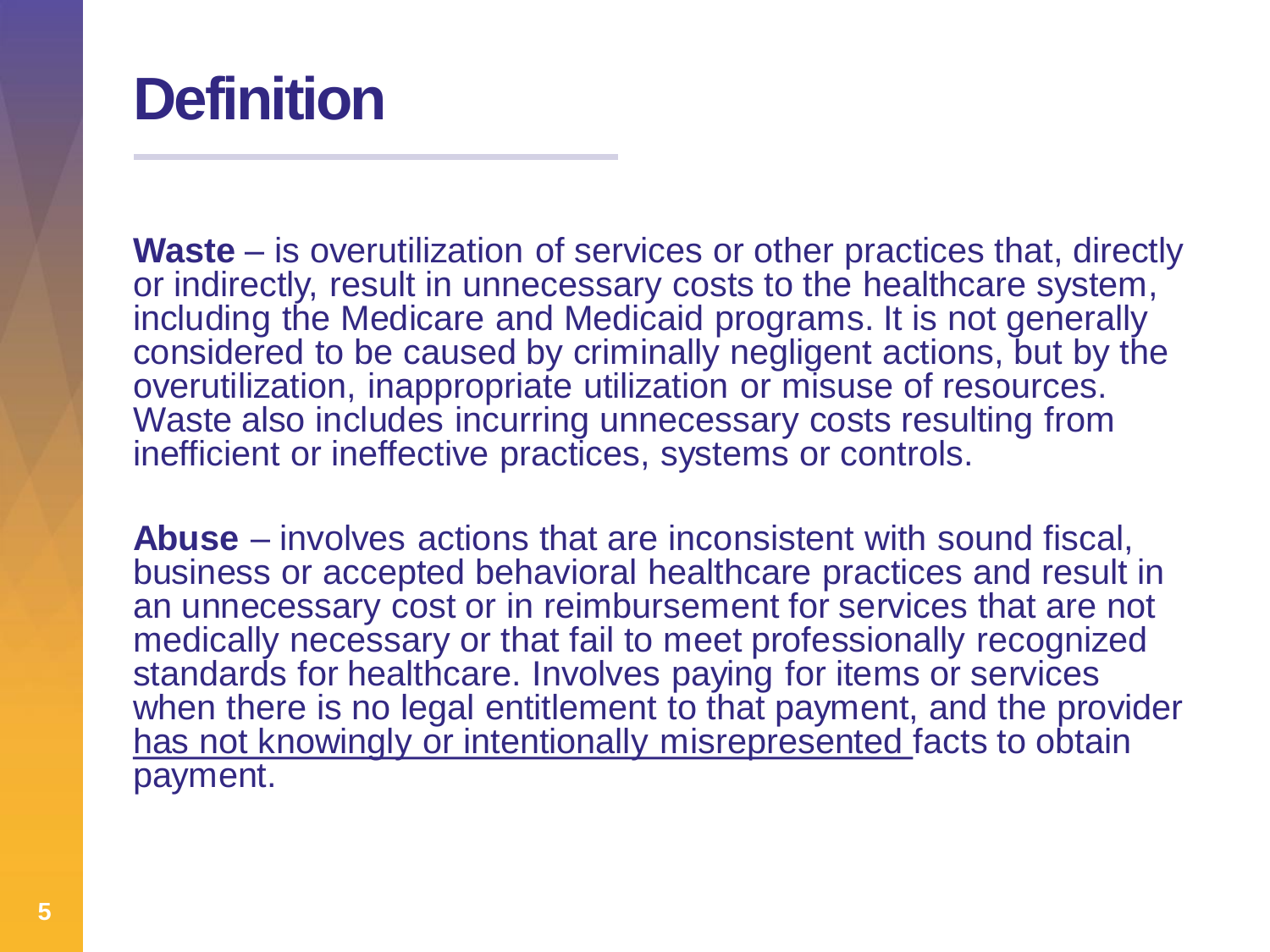

**Fraud** requires intent to obtain payment and the knowledge that the actions are wrong.

**Waste and Abuse** may involve obtaining an improper payment or creating an unnecessary cost to State and Federal Health Programs but do not require the same intent and knowledge.

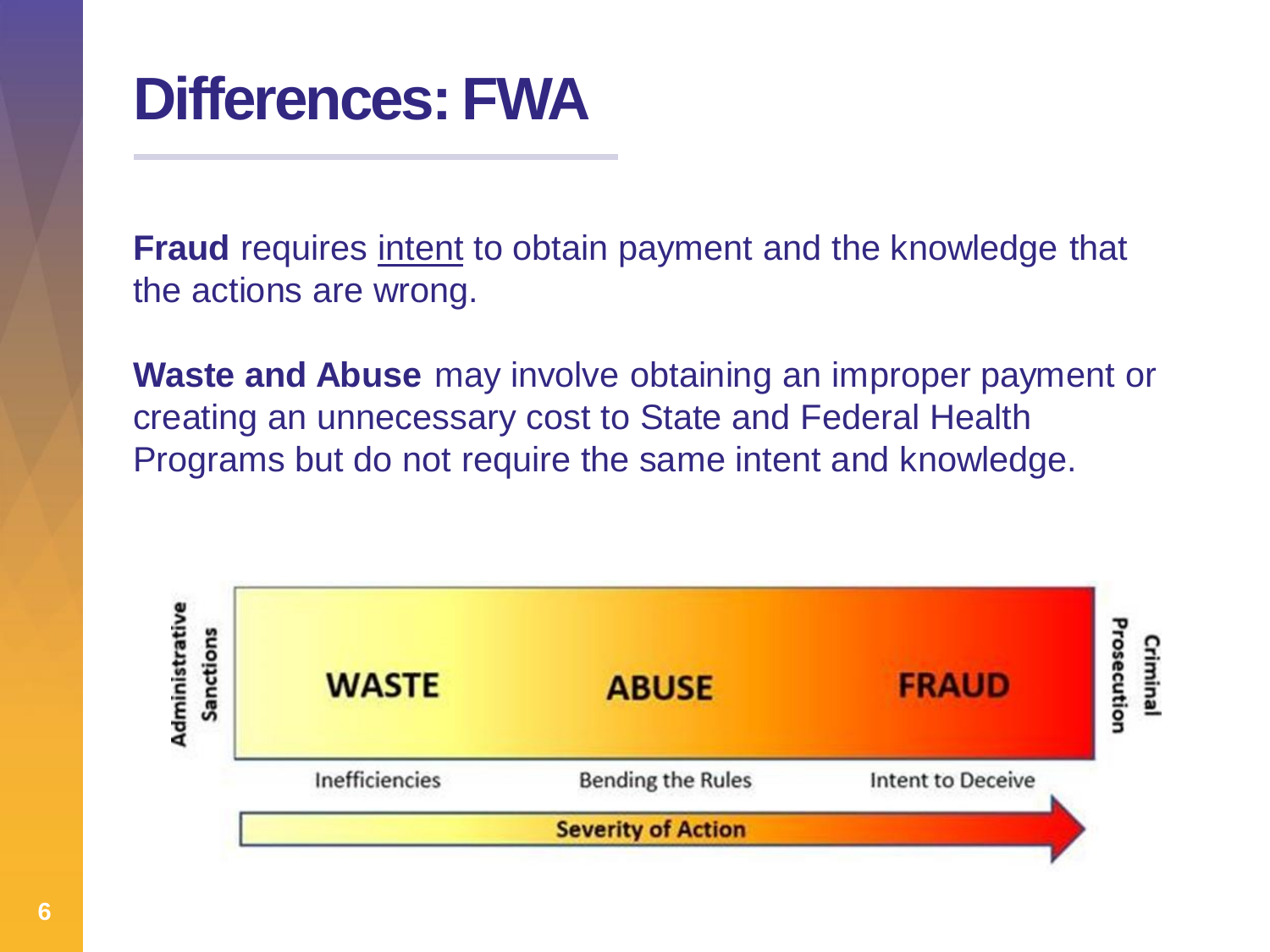#### **Examples: FWA**

- Billing for services not furnished or supplies not provided, including billing Community for appointments the patient failed to keep
- Misrepresentation of actual services provided
- Up-coding (billing or a more complex code that does not accurately reflect the services rendered)
- Double billing (billing for services that are identical or considered identical in nature)
- Un-bundling
- Billing for "free" services
- Medical identity theft
- Unlicensed providers
- Kickbacks
- Billing for nonexistent prescriptions or billing for non-dispensed medications
- Conducting and billing excessive office visits or writing excessive prescriptions
- Ordering excessive laboratory tests
- Billing for unnecessary medical services
- Billing for brand name drugs when generics are dispensed
- Excessively charging for services or supplies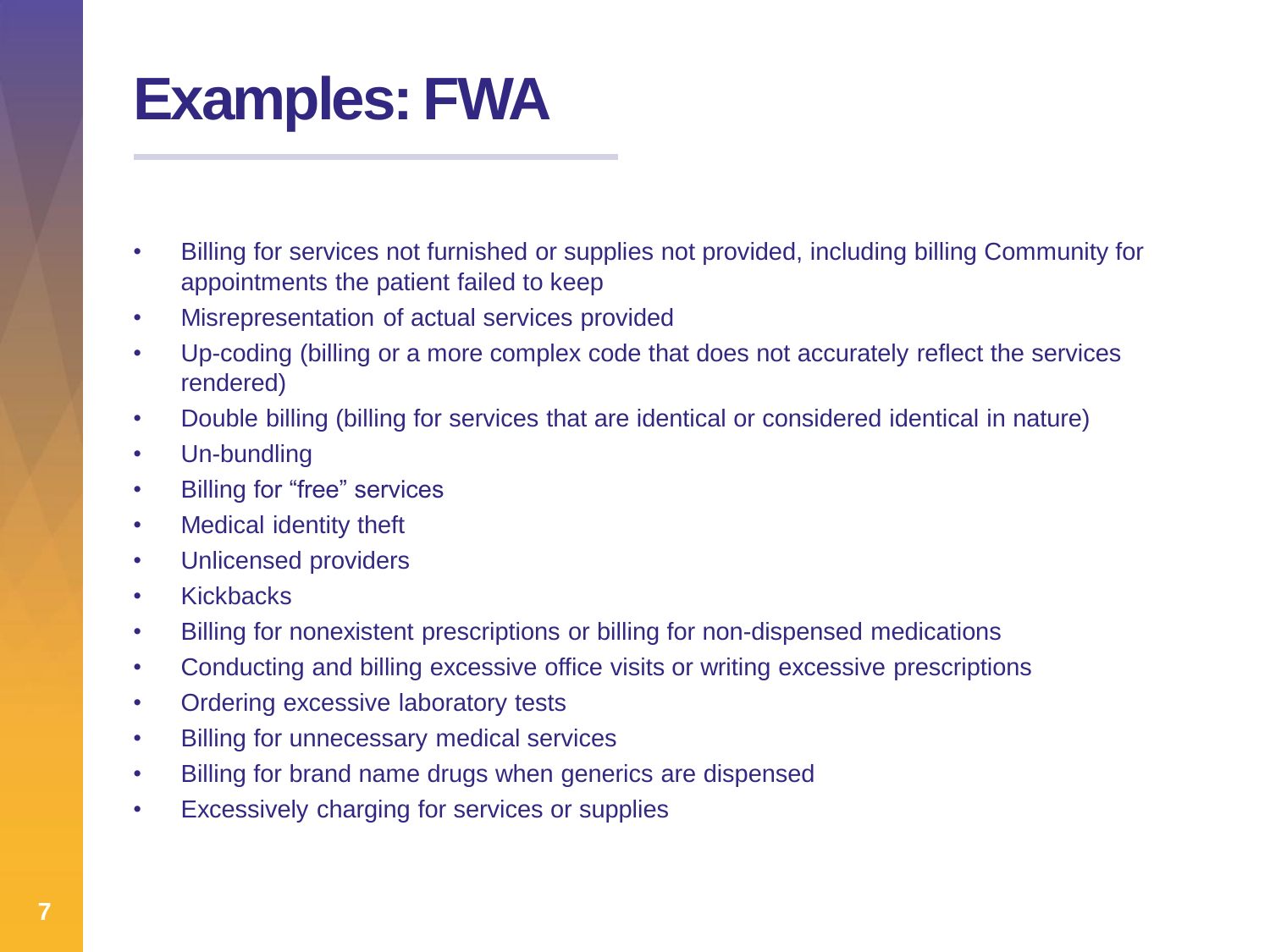### **Who do we investigate?**

- Associates
- Members
- Physicians
- Dentists
- Hospitals
- Physical Therapists
- Podiatrists



- Mental Health **Providers**
- Chiropractors
- Labs
- **DME Suppliers**
- **Brokers**
- Pharmacies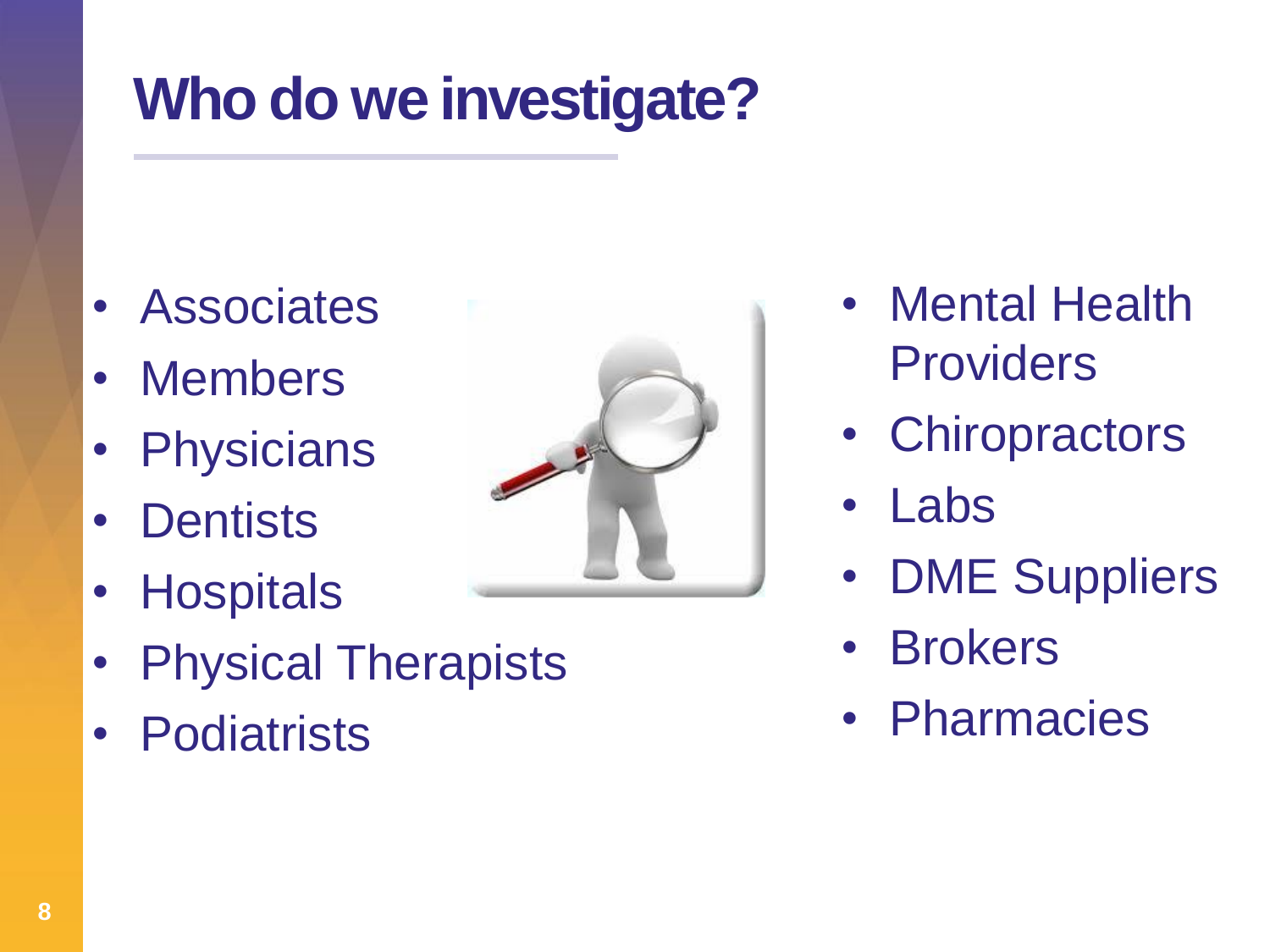### **Why do we investigate?**

#### **Financial Loss**

The National Health Care Anti-Fraud Association (NHCAA) estimates that the financial losses due to healthcare fraud are in the tens of billions of dollars each year (in excess of 10% of the cost of health care).

#### **Patient Harm**

False medical history can cause harm to the patient as a result of improperly billed claims. Example: If you receive a diagnosis of diabetes and are not diabetic, you're found unconscious and admitted to the ER, you receive the wrong or delayed treatment.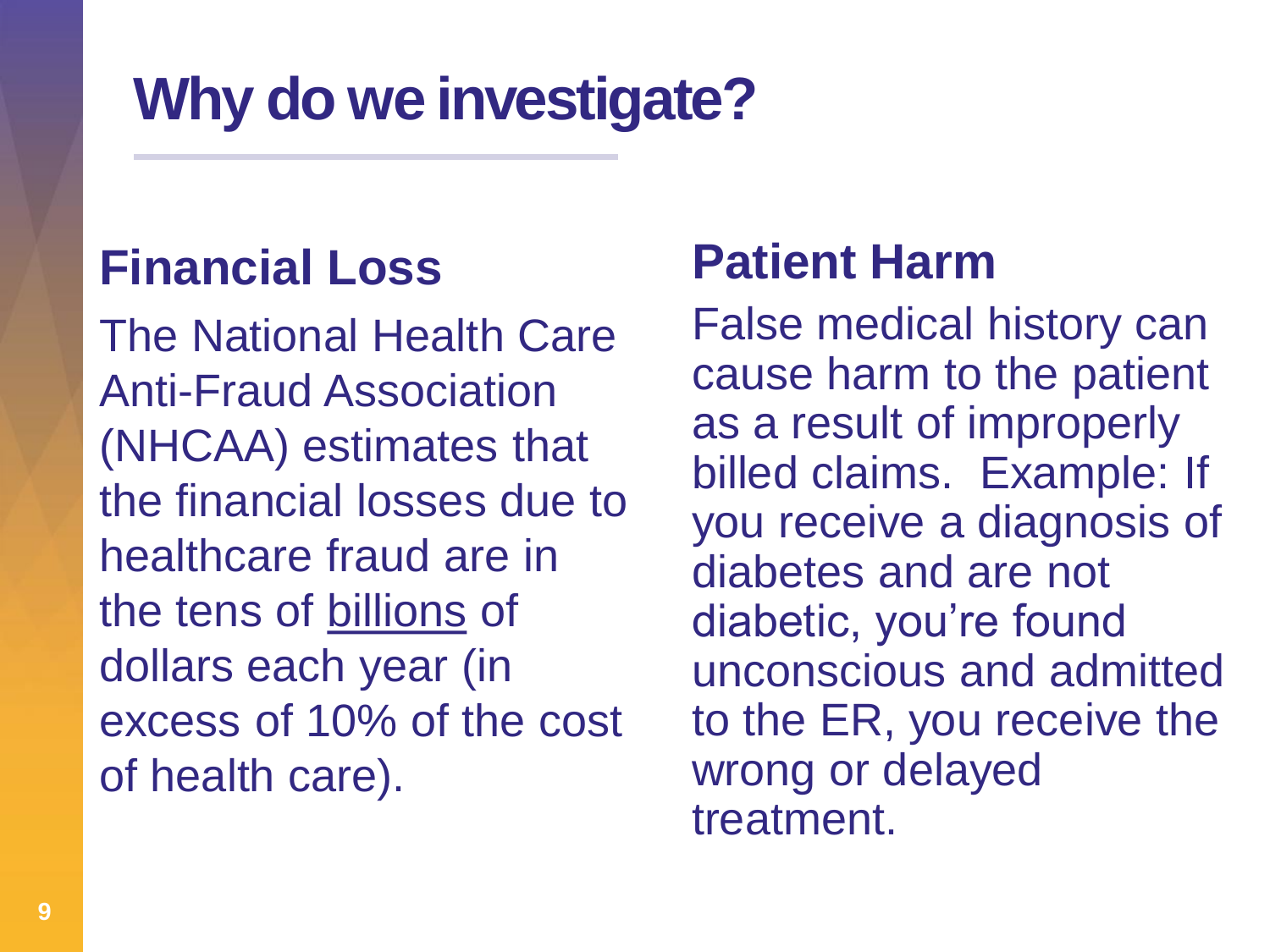#### **Who else investigates healthcare fraud?**

- Medicaid Fraud Control Unit (MFCU)
- Federal Bureau of Investigation (FBI)
- Drug Enforcement Agency (DEA)
- U.S. Department of Health and Human Services, Office of Inspector General (OIG)
- **Internal Revenue Service (IRS)**
- Police
- Prosecutor's Office
- U.S. Postal Service
- U.S. Department of Labor
- State Medical and Dental Boards
- State Licensing Boards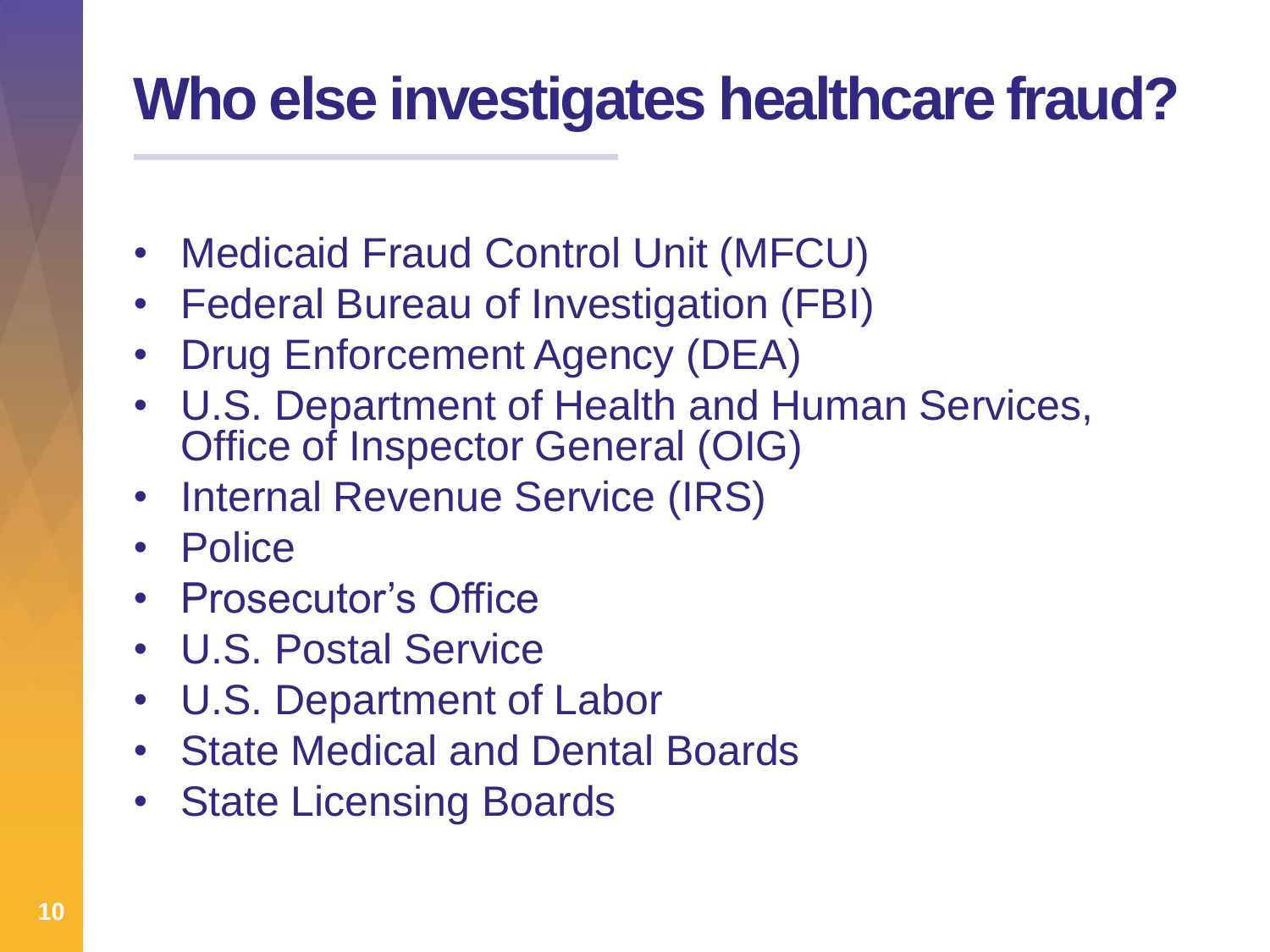# **Who is impacted?**

#### **All of us! Taxpayer premiums are driven by rising costs due in part to FWA.**

#### **Providers**

- Reimbursement
- Malpractice

#### **Employers**

- **Premiums**
- Uninsured



- Premiums
- Copay/Coinsurance/ **Deductibles**
- Rx costs
- **Network of Providers**
- Quality of care concerns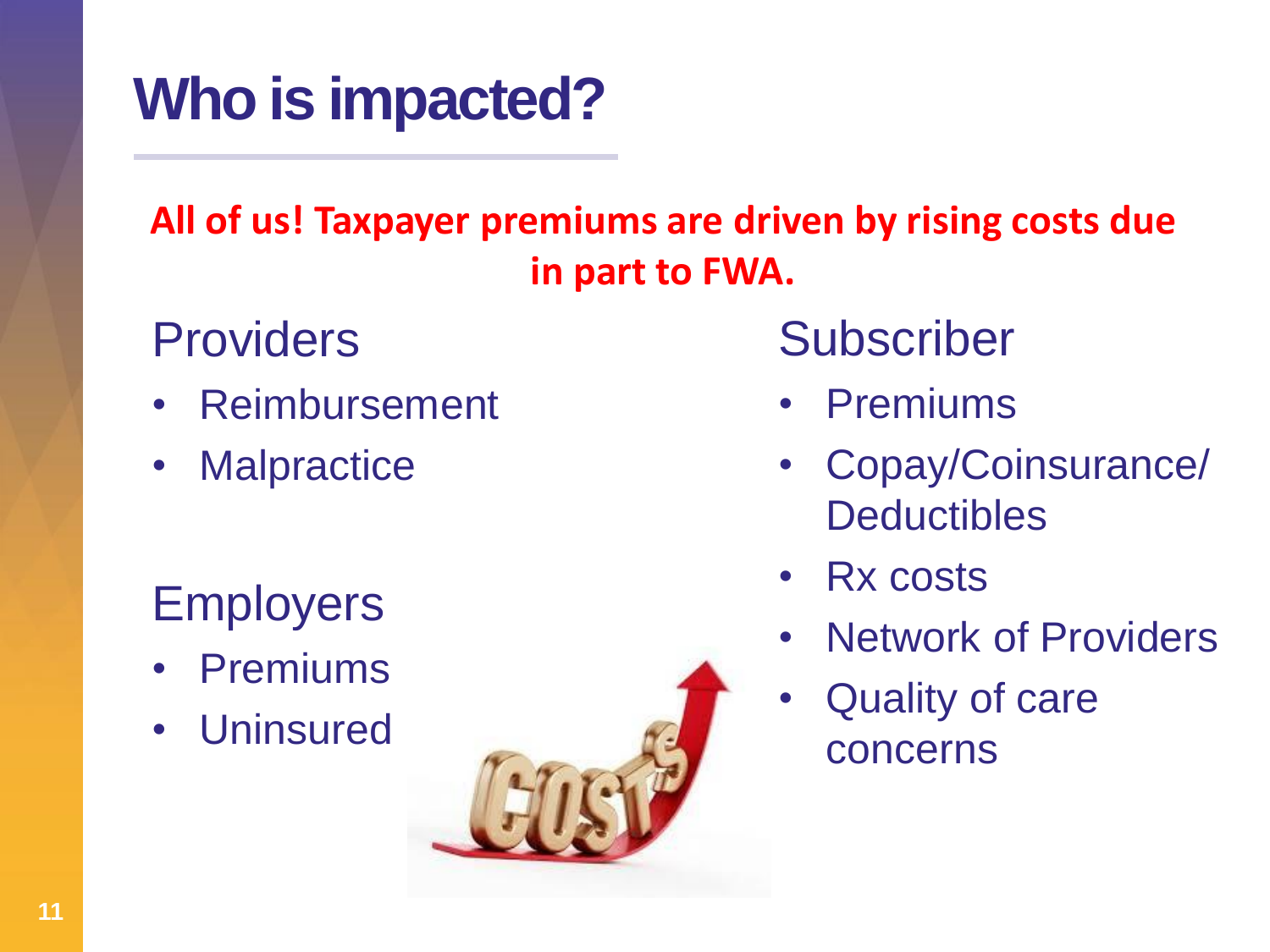#### **Your Responsibilities**

You have a duty to immediately report and escalate any incidents of potential noncompliance or suspected FWA.

• SIU is a regulatory function and is unable to provide updates to cases/referrals submitted due to the nature of this role.

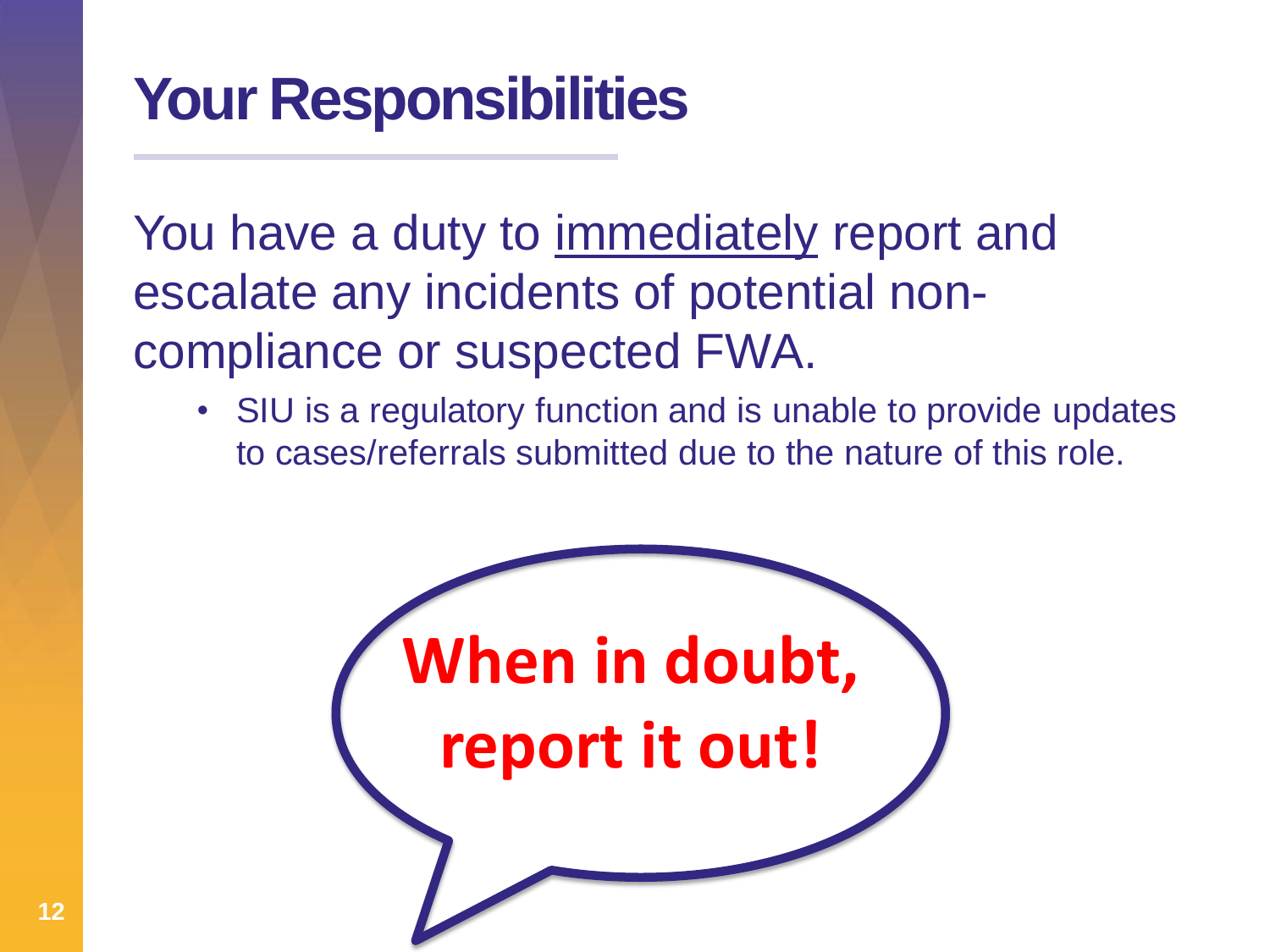# **Reporting actual or suspected FWA**

#### You can report actual or suspected FWA via:



Fraud Tip Hotline: 1.877.888.0002 (also to place an anonymous report)



Email: [SIU@CommunityHealthChoice.org.](mailto:SIU@CommunityHealthChoice.org)



Online: <https://www.communityhealthchoice.org/>

- You can also report suspected FWA issues to Federal and applicable state government agencies.
- If you make a good faith effort in reporting, you will not face reprisal.
- Reports are confidential and may remain anonymous.
- Please provide as much information as possible, including the who, what, where, how, and when details.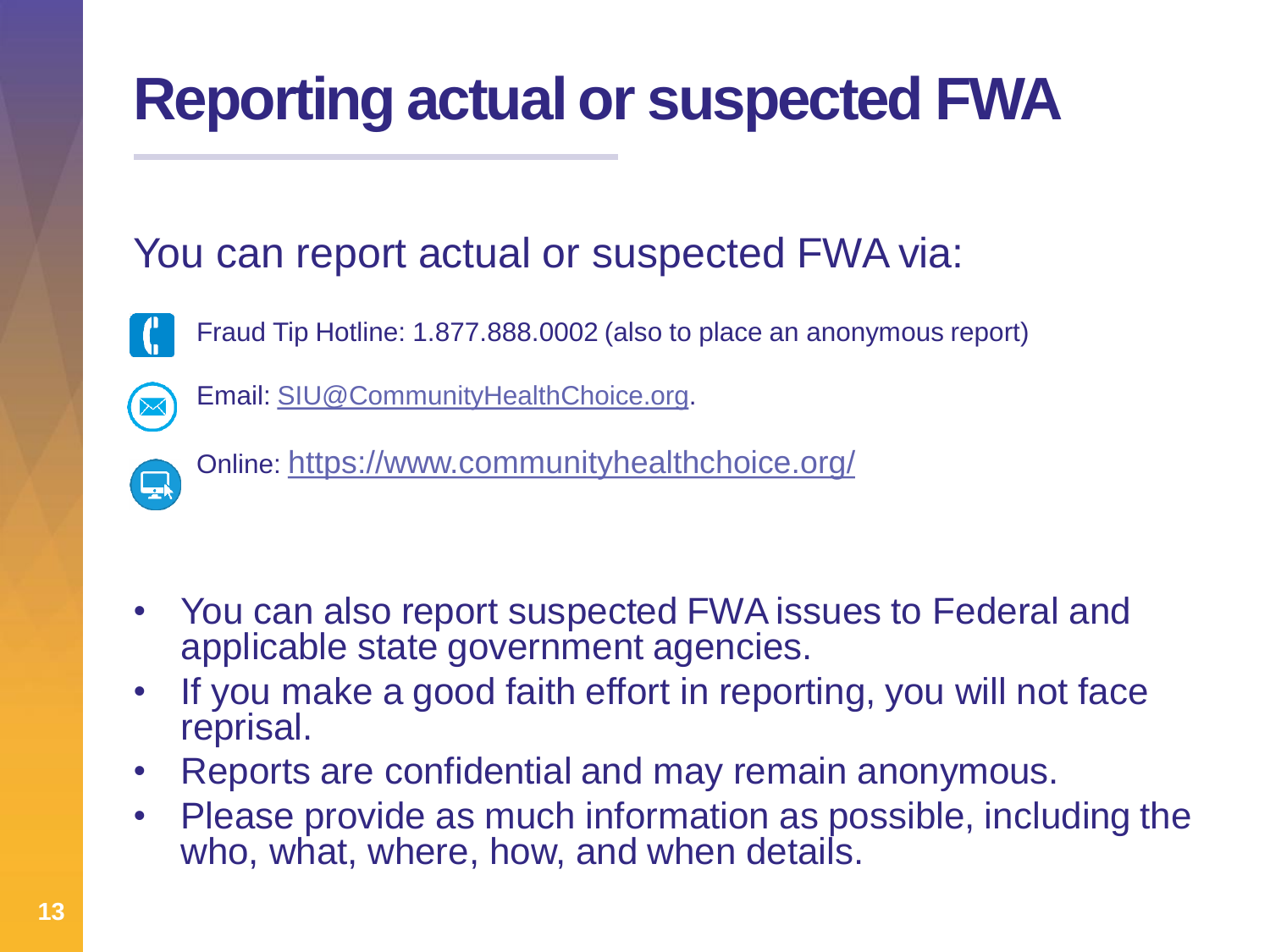# **Your Role: Vigilance**

#### **Members:**

- Read Your Explanation of Benefits to verify you received the services for which Community paid.
- Keep your Community ID Card in a secure place and ensure you are the only one using your Community ID card.

#### **Providers:**

- Routinely review work done by your billing staff.
- Clearly document all interactions in the Medical Records to support your billed claims.
- Verify that you are servicing the owner of the Community ID Card presented.

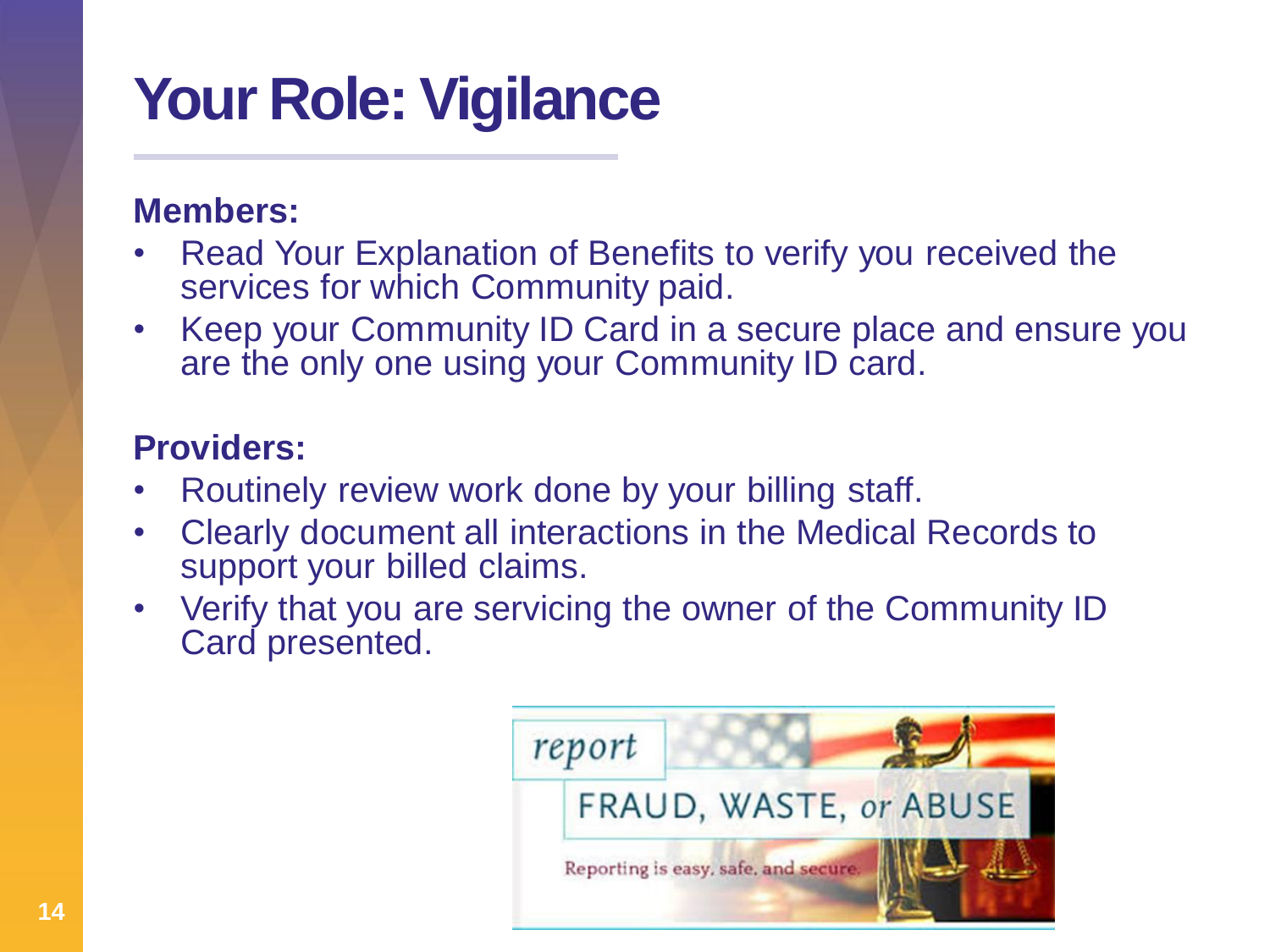### **Understanding FWA Laws**

- Civil False Claims Act (FCA)
- Health Care Fraud Statute and Criminal Fraud
- Anti-Kickback Statute
- Stark Statute (Physician Self-Referral Law)
- Exclusions

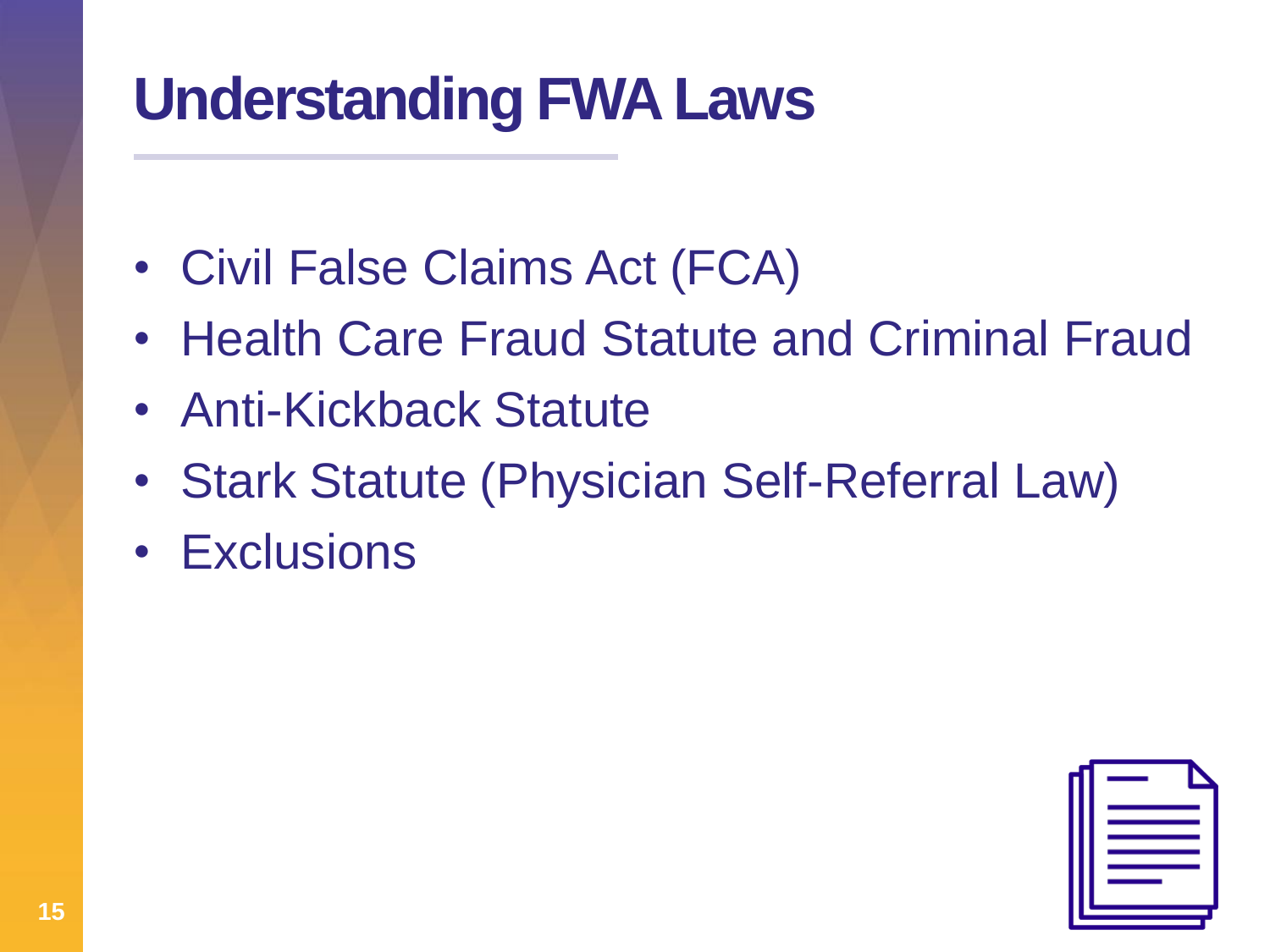# **Civil False Claims Act (FCA)**

The civil provisions of the FCA make a person liable to pay damages to the Government if he or she knowingly:

- Conspires to violate the FCA
- Carries out other acts to obtain property from the Government by misrepresentation
- Conceals or improperly avoids or decreases an obligation to pay the government
- Makes or uses a false record or statement supporting a false claim
- Presents a false claim for payment or approval

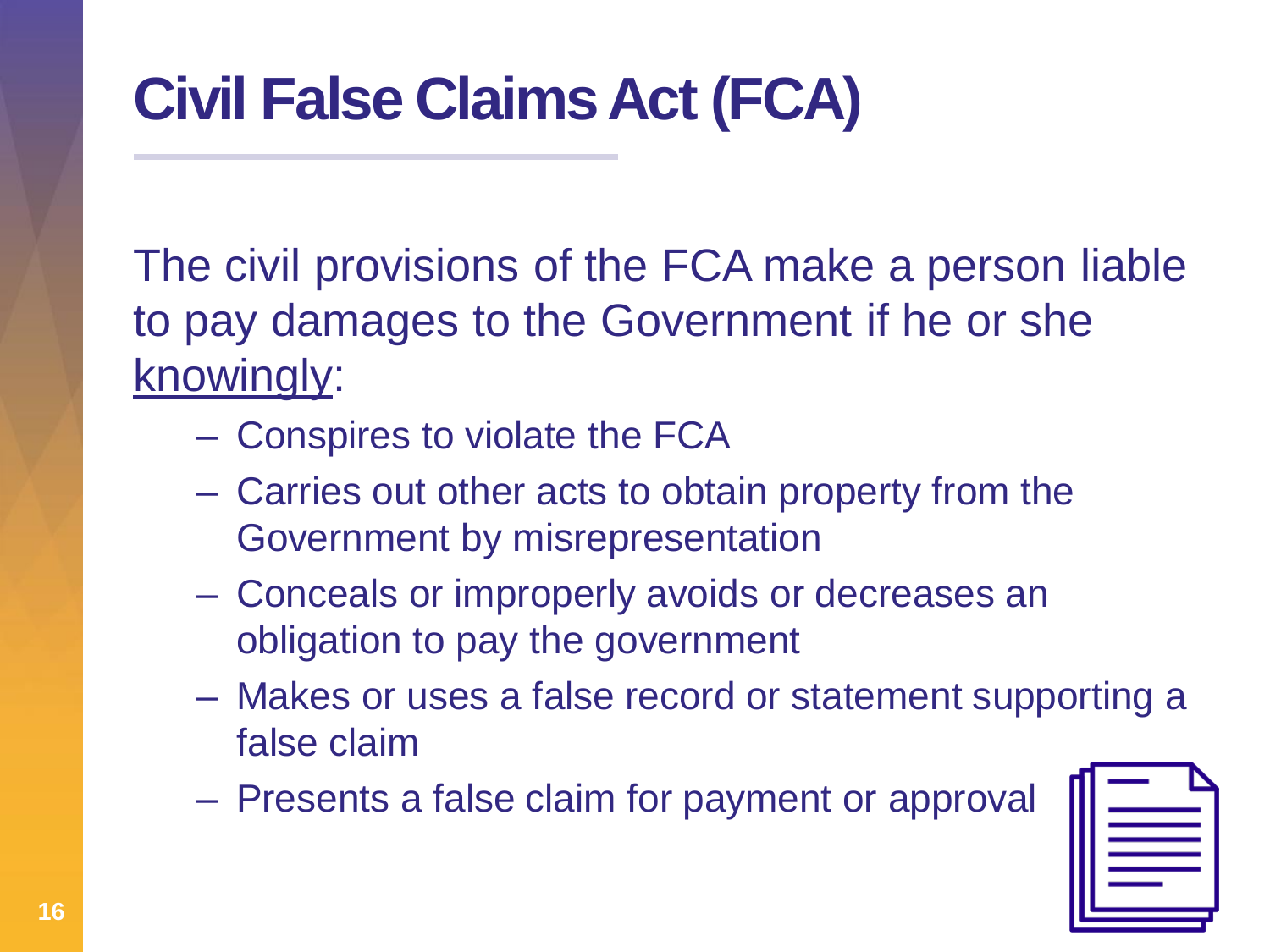# **Health Care Fraud Statute & Criminal Health Care Fraud**

- The Health Care Fraud Statute states, "Whoever knowingly and willfully executes, or attempts to execute, a scheme or artifice to defraud any health care benefit program… shall be fined under this title or imprisoned not more than 10 years, or both."
- Conviction under the statute does not require proof the violator had knowledge of the law or specific intent to violate the law.

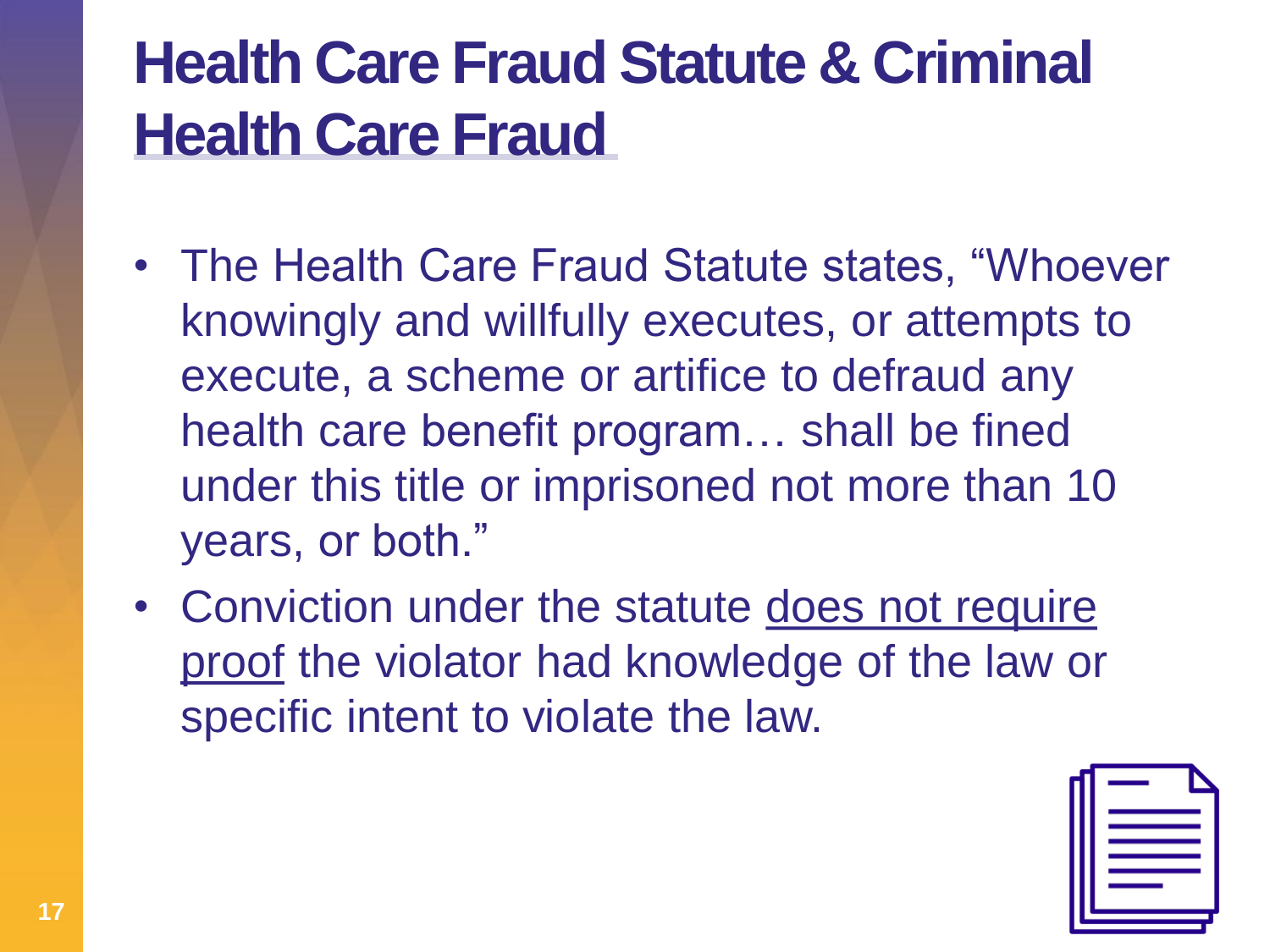# **Health Care Fraud Statute & Criminal Health Care Fraud**

- Persons who knowingly make a false claim may be subject to:
	- Criminal fines up to \$250,000
	- Imprisonment for up to 20 years
- If the violations resulted in death, the individual may be imprisoned for any term of years or for life.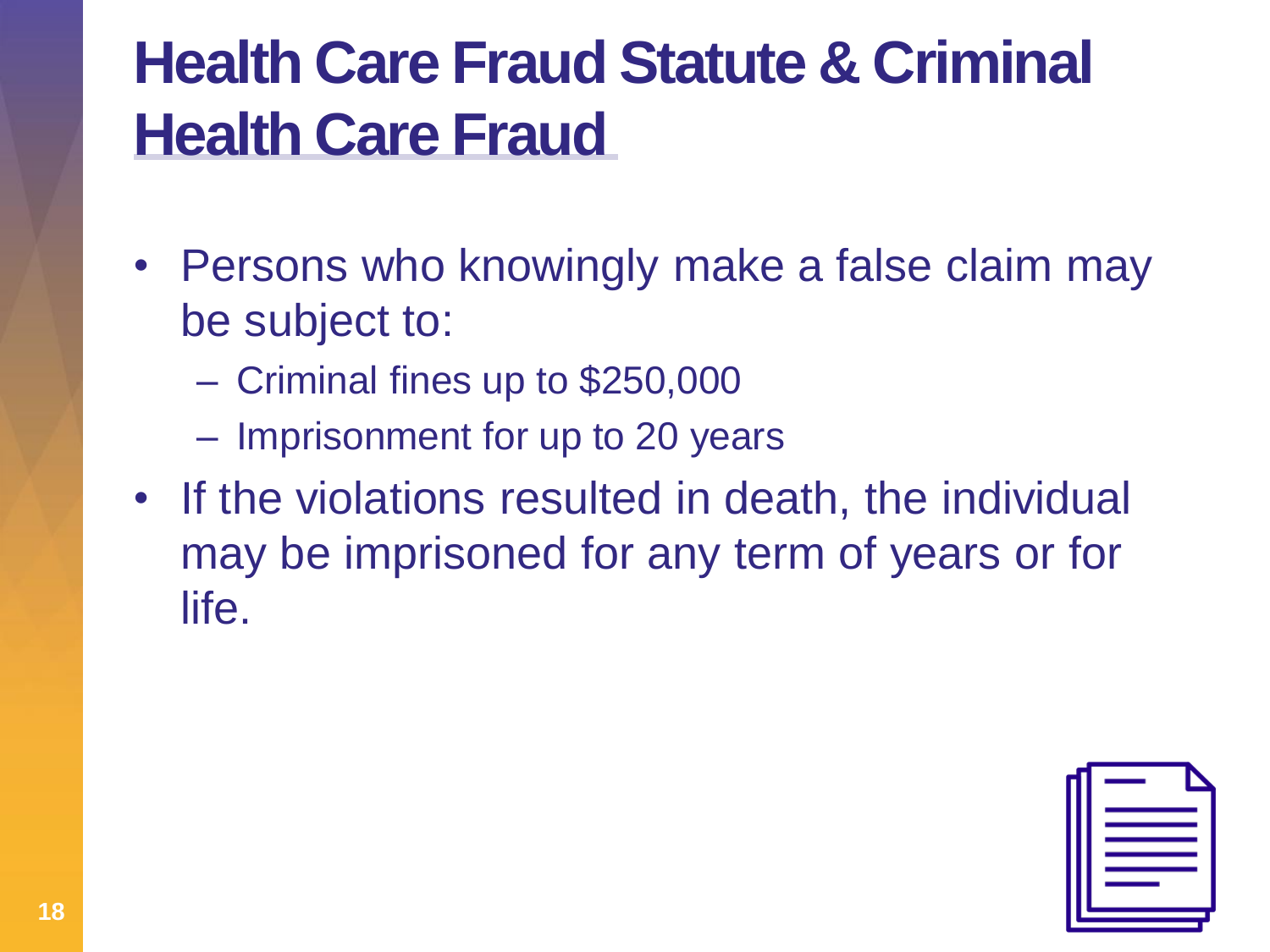#### **Anti-Kickback Statute**

• The Anti-Kickback Statute prohibits knowingly and willfully soliciting, receiving, offering or paying remuneration (including any kickback, bribe, or rebate) for referrals for services that are paid, in whole or in part, under a Federal health care program.

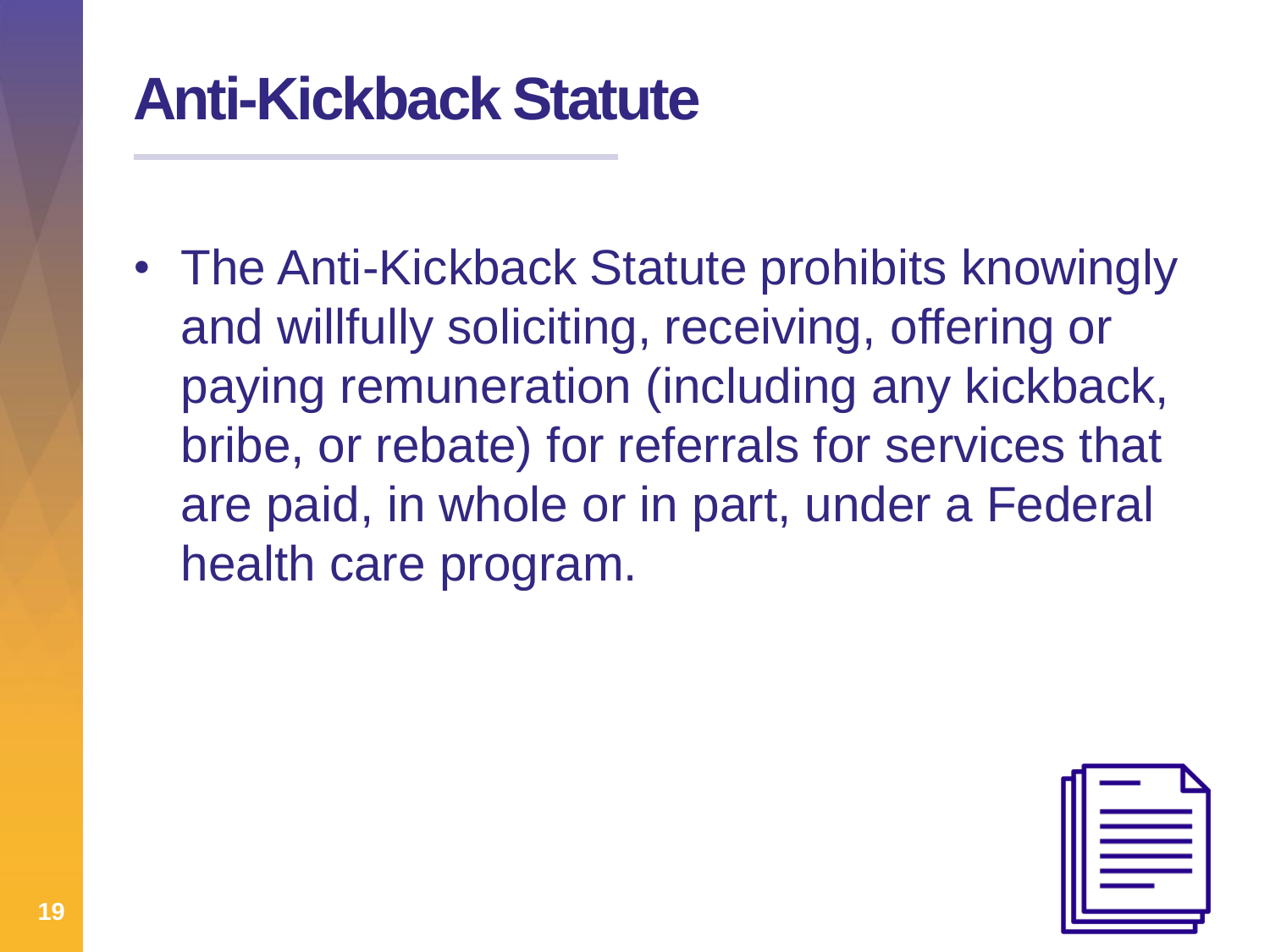#### **Stark Statute**

- The Stark Statute (Physician Self-Referral Law) prohibits a physician from making referrals for certain designated health services to an entity when the physician (or a member of his or her family) has:
	- An ownership/investment interest or
	- A compensation arrangement



- A penalty of around \$24,250 can be imposed for each service provided. There may also be around a \$161,000 fine for entering into an unlawful arrangement or scheme.
- Exceptions may apply. For more information, refer to 42 USC Section 1395nn.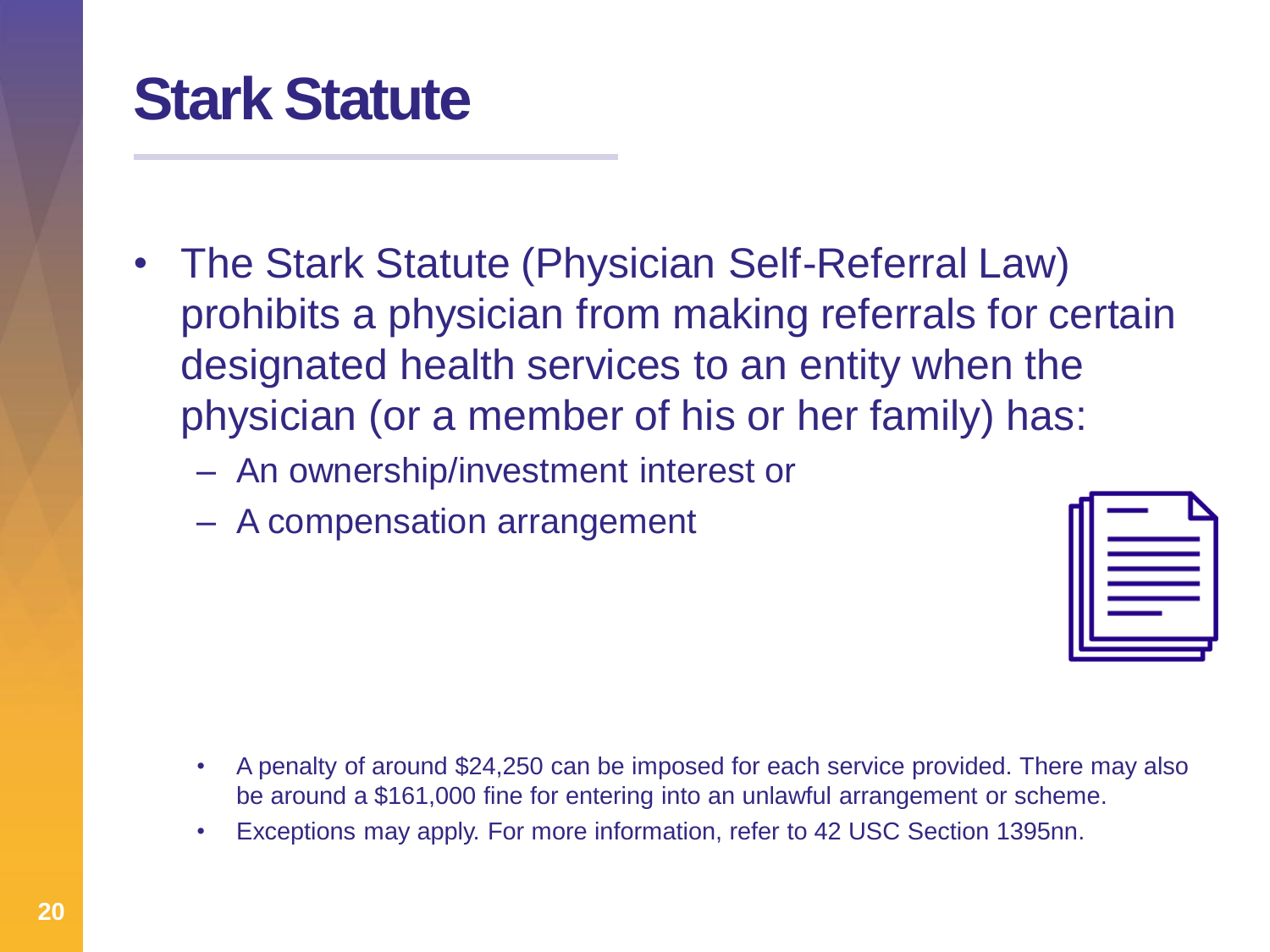#### **Excluded Individuals: Stark Statute**

- No healthcare program payment may be made for any item or service furnished, ordered or prescribed by an individual or entity excluded by the OIG.
- The U.S. General Services Administration (GSA) administers the Excluded Parties List System (EPLS), which contains debarment actions taken by various Federal agencies, including the OIG.